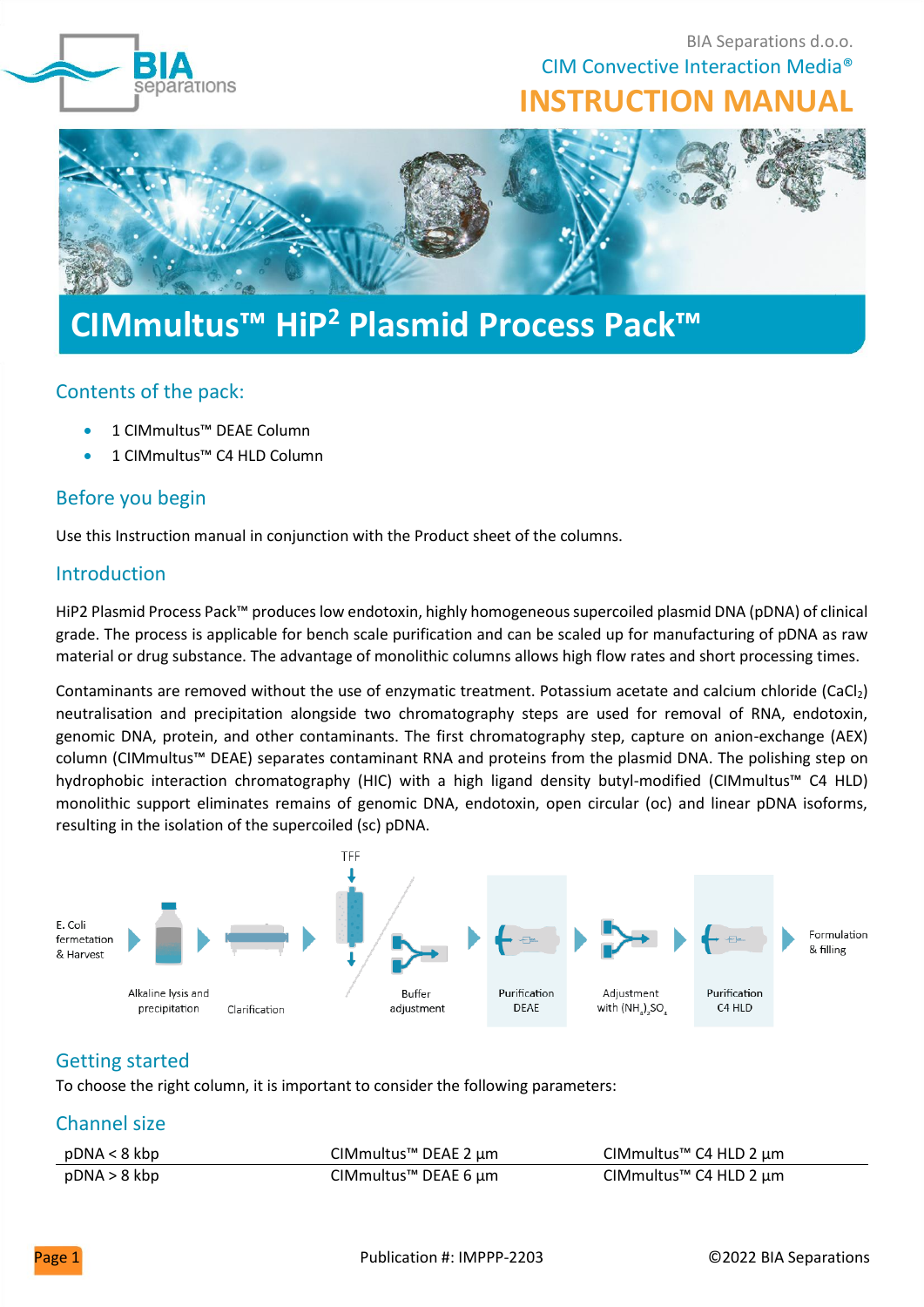Choosing the right channel size depends on the size of pDNA. Larger plasmids generate more viscous solutions, sometimes limiting the operating flow rates. In addition, open-circular isoforms of large plasmid DNA can become reversibly entrapped in the chromatographic column. Large channel (6 μm) monoliths successfully prevent pressure increase and entrapment of oc isoform.

## Column capacity

CIMmultus™ columns are pre-packed and ready to use. Select a suitable column size based on the dynamic binding capacity (DBC) of the column shown below. When designing an experiment, the column capacity dictates the selection the column size.

| CIMmultus™ DEAE 2 $\mu$ m   | Up to 6 mg of pDNA/mL of monolith                       |  |
|-----------------------------|---------------------------------------------------------|--|
| CIMmultus™ DEAE 6 $\mu$ m   | Up to 2.5 mg of pDNA/mL of monolith                     |  |
| CIMmultus™ C4 HLD 2 $\mu$ m | Up to 2 mg of pDNA/ mL of monolith in sc polishing step |  |

For optimal process implementation, evaluate the process at laboratory scale on CIMmultus™ 1 mL | 4 mL | 8 mL columns before scale-up.

## Analytics with CIMac™ pDNA

CIMac™ pDNA column is used as an analytical column for pDNA analysis. It allows the quantification of all pDNA isoforms as well as monitoring degradation products and the removal of impurities (RNA). Additionally, if used in parallel with the downstream process it ensures that each production step is yielding the amount of supercoiled pDNA anticipated.

**REFERENCE** Quick Start methods for pDNA isoform monitoring with CIMac<sup>™</sup> pDNA

#### **IMPORTANT**

Optimisation of crucial steps is recommended for best performance. Follow the optimisation points along the process steps. Process optimization steps might be required if the characteristics of the sample change (plasmid, ratio between open circular and supercoiled isoform and the loading amount).

## Sample preparation

Before starting with the chromatography steps, the sample must be prepared, starting with an alkaline cell lysis, and followed by clarification phase which consist of three steps: precipitation, centrifugation, and filtration. Precipitation is done by CaCl<sub>2</sub>, which is an ionic compound that precipitates large molecules of RNA and genomic DNA. Centrifugation or depth filtration is used to remove large particles such as cell debris and precipitated complexes from the solution. Fine filtration is performed before chromatography.

#### **Conditions**

| <b>Resuspension buffer</b>       | 50 mM Tris-HCl, 10 mM EDTA, pH 8.0                            |
|----------------------------------|---------------------------------------------------------------|
| Cell lysis buffer                | 0.2 M NaOH, 1% sodium dodecyl sulphate (SDS)                  |
| Neutralization buffer            | 3 M potassium acetate (CH <sub>3</sub> COOK), pH 5.5, chilled |
| Stock CaCl <sub>2</sub> solution | 5 M CaCl <sub>2</sub>                                         |

#### **Materials**

Cell biomass (pellet)

Primary clarification: Centrifuge or Filtration media with 25-100 μm pores (Sartorius Sartopure® PP3, 50 μm)

Fine filtration: Filtration media with 0.45-2 μm pores (e.g., Sartorius Sartopore® 2, 0.45μm membrane filter)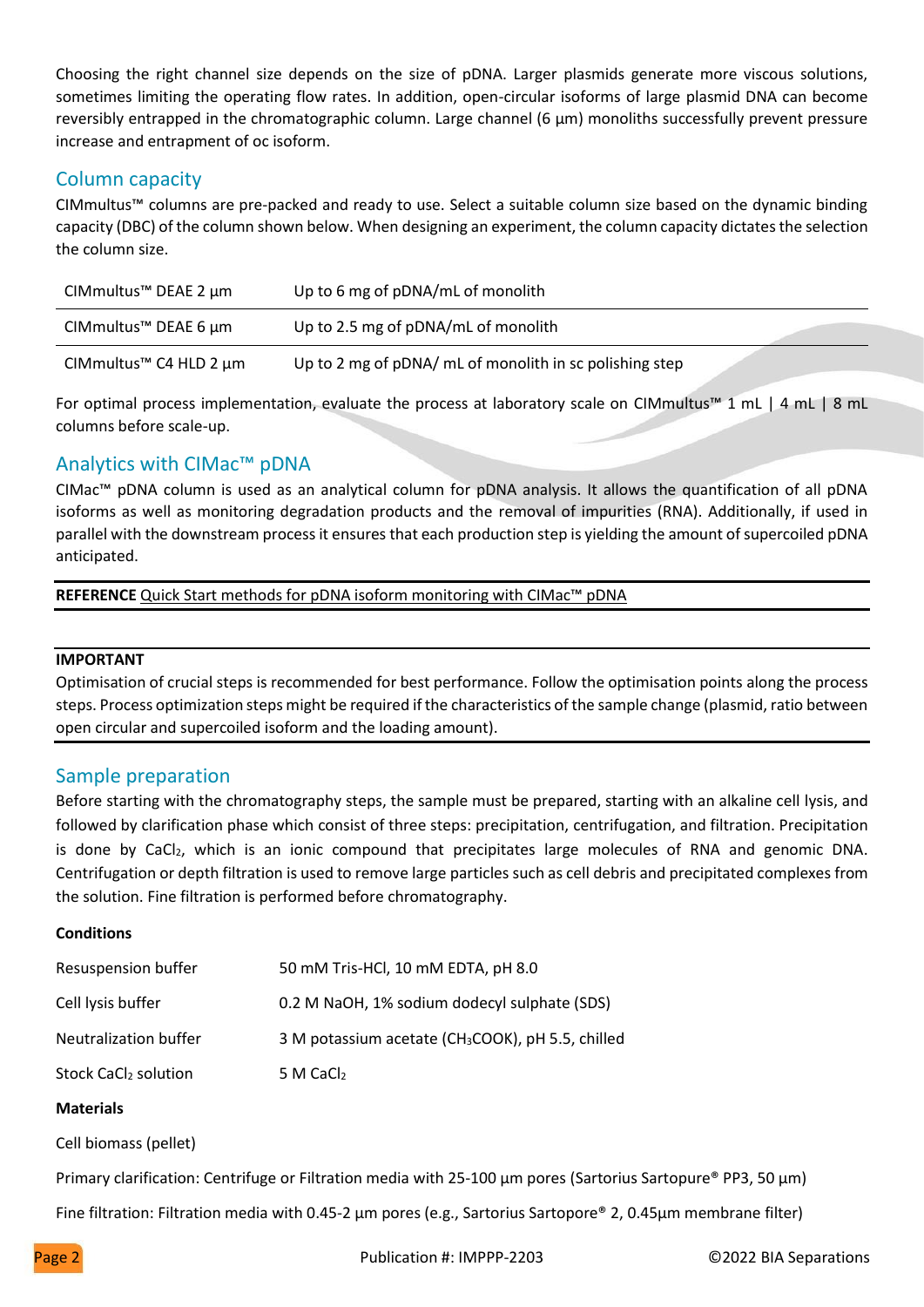Peristaltic or membrane pump enabling flow rates between 5 and 1000 mL/min - depending on the column size.

#### **Procedure**

- 1. Weight desired amount of frozen biomass containing pDNA into a beaker or reagent flask.
- 2. Add resuspension buffer in a ratio of 10 mL of buffer per g of frozen biomass. Mix until pellet is completely dissolved.
- 3. Add an equal volume of cell lysis buffer to the dissolved biomass, mix gently and incubate for 3-6 minutes.
- 4. To lower the pH of the sample, add chilled neutralization buffer while gently mixing the suspension. The volume added is equal to the volume of suspended cells.
- 5. Add stock CaCl<sub>2</sub> solution to a final concentration of 0.5–1 M CaCl<sub>2</sub> with gentle mixing.
- 6. Incubate the sample at room temperature for 10 min.
- 2. Proceed with clarification, starting with centrifugation or depth filtration, following with fine filtration.

#### **IMPORTANT**

Before starting with the chromatographic part of the process and to ensure reproducibility of the procedure, observe the following recommendations:

- Maintain loading of plasmid DNA consistent between runs and when scaling up. Always load the same amount of DNA per mL of column volume.
- To scale up the process consider pressure specifications of LC systems and evaluate the maximum flow rate at final scale. Speed up optimization work with high flow rates and adjust the flow rate before scaling up.

## Plasmid DNA capture on AEX DEAE Column

Chromatographic capture uses a weak anion exchange to separate plasmid DNA from contaminants, including remaining RNA and proteins. The sample is applied at low conductivity and eluted by increasing concentration of sodium chloride.

#### **NOTICE**

Omission of the CaCl<sub>2</sub> precipitation step may result in reduced performance of the chromatographic capture. The procedures described below start with a sample prepared according to this Instruction manual.

#### Direct chromatographic capture on CIMmultus™ DEAE

After precipitation and filtration, the sample can be captured directly on CIMmultus™ DEAE. This procedure may generate high processing volumes, which may not be suitable for large scale manufacturing. Tangential flow filtration can be implemented when required (see following chapter).

#### **Materials**

CIMmultus™ DEAE

Chromatography system suited for column size. Recommended multi-wavelength UV (260 nm and 280 nm), conductivity, pH monitors.

#### **Conditions**

| Equilibration buffer A1: | 50 mM TRIS, 10 mM EDTA, pH 7.2              |
|--------------------------|---------------------------------------------|
| Wash buffer A2:          | 50 mM TRIS, 10 mM EDTA, 0.6 M NaCl, pH 7.2  |
| Elution buffer A3:       | 50 mM TRIS, 10 mM EDTA, 0.85 M NaCl, pH 7.2 |
| Stripping buffer A4:     | 50 mM TRIS, 10 mM EDTA, 1 M NaCl, pH 7.2    |
|                          |                                             |

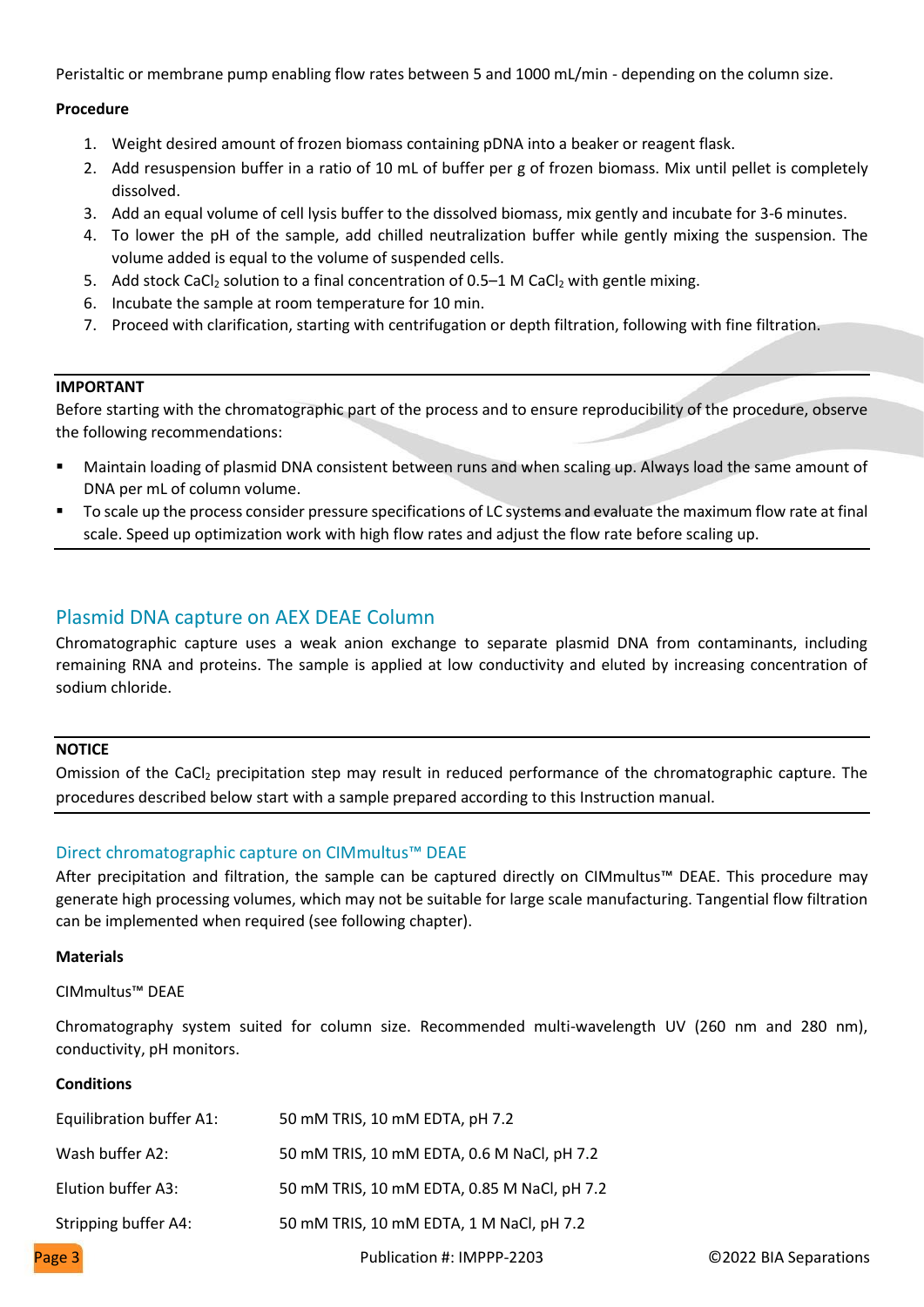#### **Procedure**

Preparation of CIMmultus™ DEAE column

- 1. Connect CIMmultus™ DEAE column to the chromatography system.
- 2. Perform the Column integrity test.

#### **REFERENCE** [Guideline: Column Integrity Test](https://www.biaseparations.com/en/library/guidelines/1149/column-integrity-test-for-cimr-monoliths)

- 3. Equilibrate the CIMmultus™ DEAE column:
	- a. Flush 20 column volumes (CV) of buffer A1.
	- b. Flush 10 CV of buffer A4.
- c. Flush 20 CV of buffer A1.

#### Sample preparation

- 1. Dilute bacterial lysate with deionized water to conductivity of 35–40 mS/cm.
- 2. Filter the sample again before applying on the column.
- 3. Load the cleared diluted bacterial lysate to the column. Continue loading until pDNA breakthrough is observed. Note: if the pressure increases exponentially during loading, stop the run.

#### Sample elution

- 1. Wash the column with 20 CV of buffer A1.
- 2. Wash the column with 20 CV of buffer A2.
- 3. Elute and collect pDNA with 20 CV of buffer A3 (use half the working flow rate). If pressure approaches the specified limit for the column, reduce the flow rate further.
- 4. Strip the column with 20 CV stripping buffer A4 to remove remaining impurities.
- 5. Clean the column before the next run, refer to the cleaning procedure in the Product Sheet.



*Figure 1) Preparative chromatogram of pDNA loading onto CIMmultus™ DEAE after lysate dilution to 35 mS/cm (without TFF step) and pDNA elution from previously loaded column DEAE column*

#### Tangential flow filtration and chromatographic capture on CIMmultus™ DEAE

Tangential flow filtration (TFF) before chromatography will reduce working volumes and facilitate scalability of the process.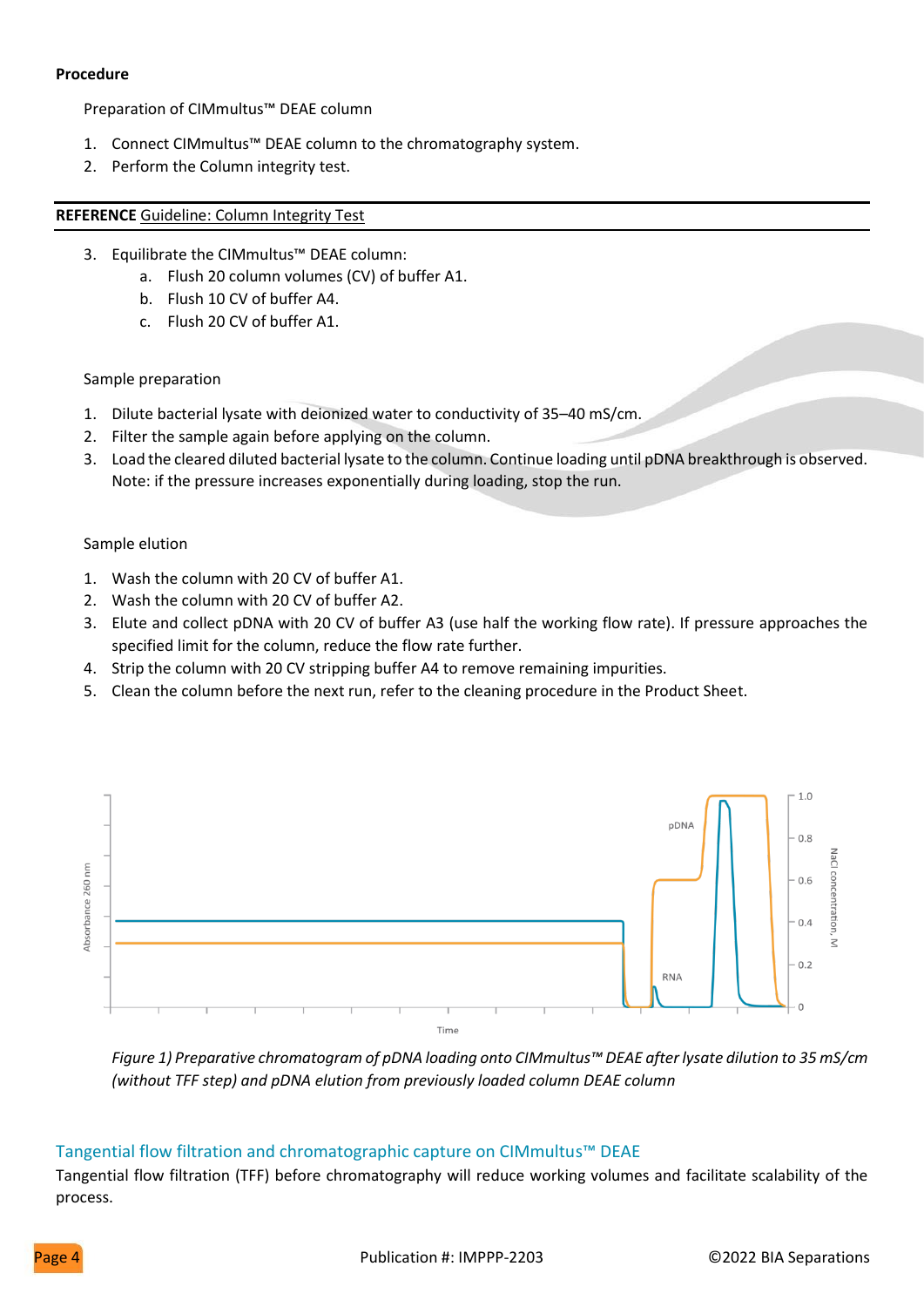#### **Materials:**

TFF module (mPES, 300 kDa cut-off, hollow fibre or cassette, approximate surface area 25 L post-filtration solution/m<sup>2</sup>)

CIMmultus™ DEAE column

Chromatography system suited for column size. Recommended multi-wavelength UV (260 nm and 280 nm), conductivity, pH monitors.

#### **Conditions**

| Equilibration buffer A1: | 50 mM TRIS, 10 mM EDTA, pH 7.2              |
|--------------------------|---------------------------------------------|
| Wash buffer A2:          | 50 mM TRIS, 10 mM EDTA, 0.6 M NaCl, pH 7.2  |
| Elution buffer A3:       | 50 mM TRIS, 10 mM EDTA, 0.85 M NaCl, pH 7.2 |
| Stripping buffer A4:     | 50 mM TRIS, 10 mM EDTA, 1 M NaCl, pH 7.2    |

#### **Procedure**

Tangential flow filtration

- 1. Prepare the TFF module according to manufacturer protocol.
- 2. Equilibrate the TFF membrane with buffer A1.
- 3. Recirculate the sample for 10 min without permeate flux, to allow for membrane equilibration.
- 4. Perform ultrafiltration until retentate concentration is close to 0.3 mg pDNA/mL.
- 5. Perform diafiltration (buffer exchange) into buffer A1 using 6 diafiltration volumes of buffer. If the sample is used directly for loading onto DEAE column, then A2 buffer could be used in diafiltration cycles. If it is not known exactly, what NaCl concentration will be used in the following step, then buffer A1 is preferable, because it enables easy NaCl adjustment.

6. Collect retentate.

#### Final adjustment

- 1. If precipitation is visible in the retentate, perform 0.45 μm filtration
- 2. Dilute with 2 equivalent volumes of buffer A2, if sample is already in buffer A2 after diafiltration. If not, first dilute the sample with buffer A4. For one part of sample use 1.5 part of buffer A4. Now dilute with 2 equivalent volumes of buffer A2.

Sample application on CIMmultus™ DEAE

- 1. Connect CIMmultus™ DEAE to the chromatography system.
- 2. Perform the Column integrity test.

## **REFERENCE** [Guideline: Column Integrity Test](https://www.biaseparations.com/en/library/guidelines/1149/column-integrity-test-for-cimr-monoliths)

- 3. Equilibrate the column:
	- a. Flush 20 column volumes (CV) of buffer A2.
	- b. Flush 10 CV of buffer A4.
	- c. Flush 20 CV of buffer A2.
- 4. Load the sample on the column. Stop loading when sample break-through is observed.
- 5. Note: if the pressure increases exponentially during loading, stop the run.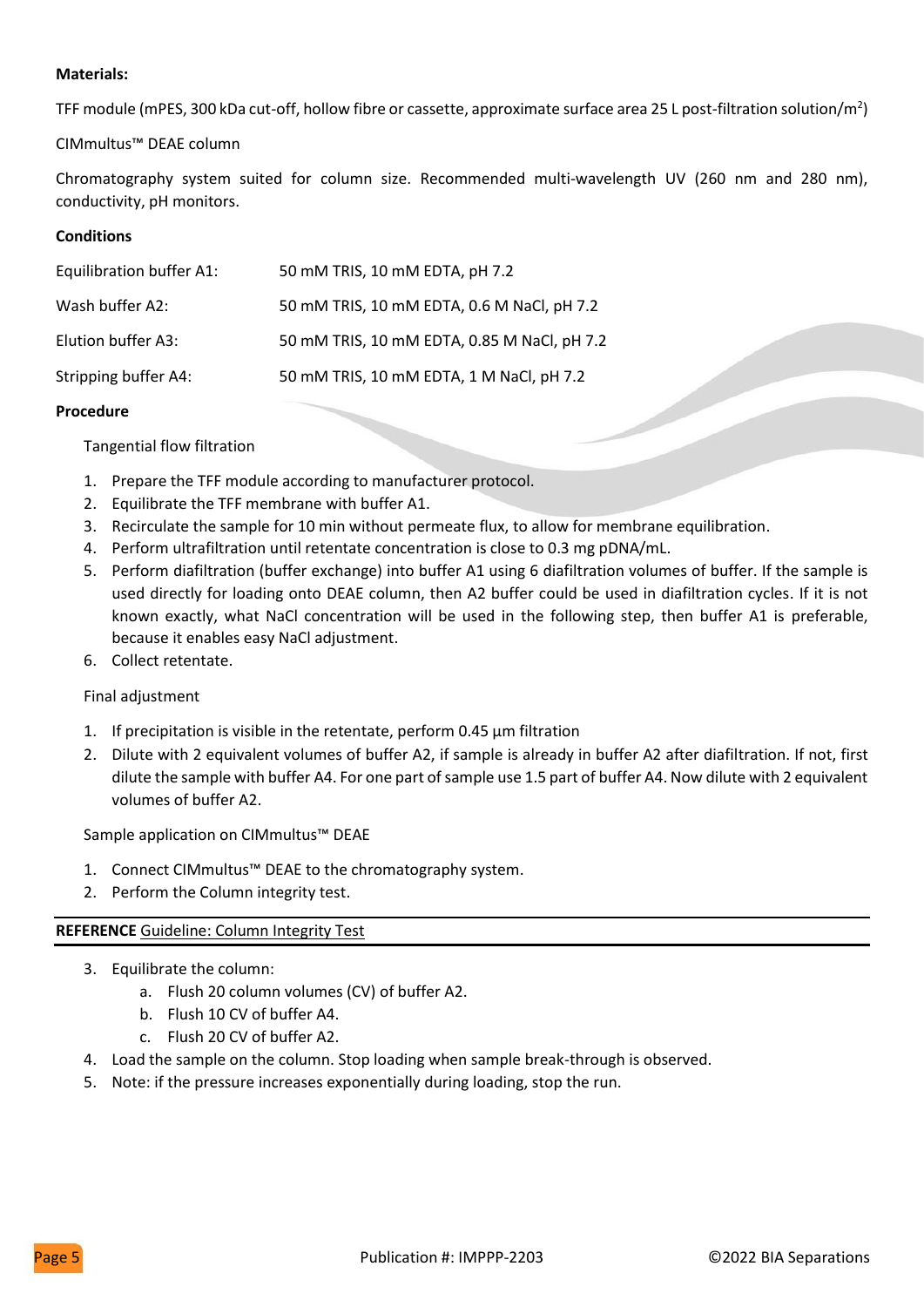

**CIMmultus™ HiP<sup>2</sup>** *Graphic 2: A representative preparative chromatogram of pDNA capture in 0.6 M NaCl a* **Plasmid Process Pack™** *fter TFF buffer exchange and concentration, showing typical breakthrough. High UV signal is observed due to RNA in flow through fraction.* 

Sample elution

- 1. Wash with 20 CV of buffer A2.
- 2. Reduce the flow rate to half the working flow rate and elute and collect the product with 20 CV of elution buffer A3.



*Graphic 3: pDNA elution from previously loaded column DEAE column*

- 3. Strip the column with 10 CV of stripping buffer A4.
- 4. Clean the column before the next run, refer to the cleaning procedure in the Product Sheet.

## Separation of supercoiled plasmid DNA on HIC C4 HLD column

Chromatographic polishing step on CIMmultus™ C4 HLD removes other isoforms from supercoiled pDNA. The procedure below is the same regardless the previous capture step protocol. It is performed at lower ammonium sulphate concentrations than classical bind-elute approach. It exploits different relative binding affinities of components in a sample mixture and separates pDNA isoforms under conditions allowing for sc binding while oc flows through the column.

This approach increases yield of sc isoform, enables for 60% reduction in chemicals consumption and a 20% reduction in processing time per gram of product in comparison to classical bine-elute approach.

#### **NOTICE**

Loading and eluting conditions used in sample displacement mode are crucial to achieve high supercoiled isoform purity, since we are trying to separate two very similar entities. Preliminary experiments should be performed before preparative pDNA isolation in order to achieve desired results.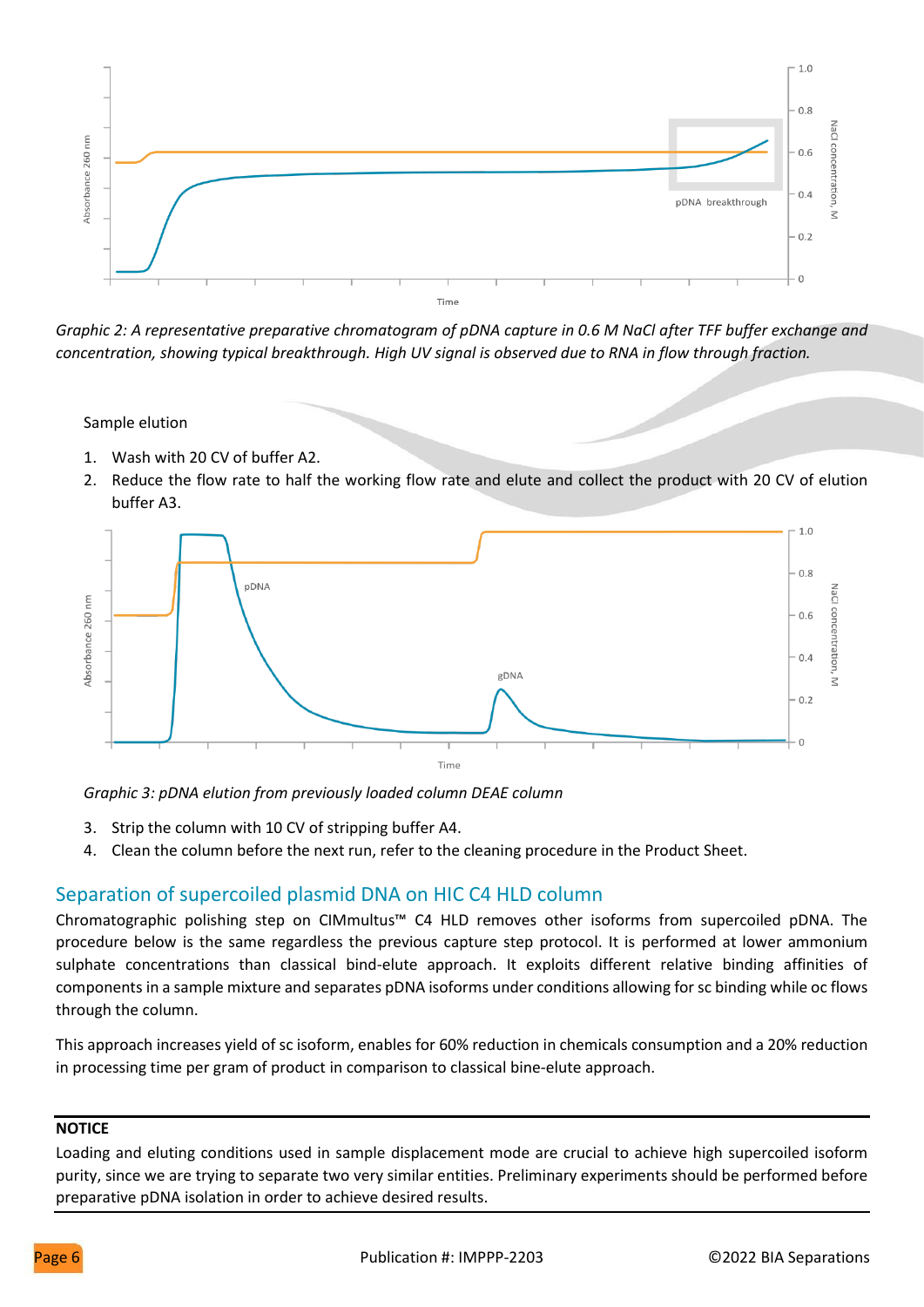#### **Starting point conditions**

| Equilibration buffer B1: | 50 mM TRIS, 10 mM EDTA, 1.65 M ammonium sulphate, pH 7.2 |
|--------------------------|----------------------------------------------------------|
| Elution buffer B2:       | 50 mM TRIS, 10 mM EDTA, 0.9 M ammonium sulphate, pH 7.2  |
| Stripping buffer B3:     | 50 mM TRIS, 10 mM EDTA, pH 7.2                           |
| Adjustment solution B4:  | 4 M ammonium sulphate                                    |

#### **Materials**

CIMmultus™ C4 HLD column

**Filtration media with 0.45 μm pores (Sartorius MiniSart PES or Sartorius Sartopore® 2, 0.45μm membrane filter)** 

Chromatography system suited for column size. Recommended multi-wavelength UV (260 nm and 280 nm), conductivity, pH monitors.

#### **Procedure**

Sample preparation

- 1. Dilute elution fraction from DEAE with adjustment solution B4. Use 1.67 volumes of B4 per 1 volume equivalent of eluate. The final concentration of ammonium sulphate will be 2.5 M.
- 2. Filter the solution through 0.45 μm filter.
- 3. Dilute the filtrate with stripping buffer B3. Use 0.56 volumes of B3 per 1 volume equivalent of filtrate. The final concentration of ammonium sulphate will be 1.6 M.
- 4. Dilute the solution with equilibration buffer B1. Use 0.65 volumes of B1 per 1 volume equivalent of your sample solution.

Sample application on CIMmultus™ C4 HLD

- 1. Connect CIMmultus™ C4 HLD to the chromatography system.
- 2. Perform the Column integrity test.

#### **REFERENCE** [Guideline: Column Integrity Test](https://www.biaseparations.com/en/library/guidelines/1149/column-integrity-test-for-cimr-monoliths)

- 3. Equilibrate the column:
	- a. Flush 20 column volumes (CV) of buffer B1.
	- b. Flush 20 CV of B3.
	- c. Flush 20 CV of buffer B1.
- 4. Load the sample on the column. Stop the loading when breakthrough of sc isoform is observed, typically between 1 and 1.5 mg of loaded sc pDNA per mL of column.

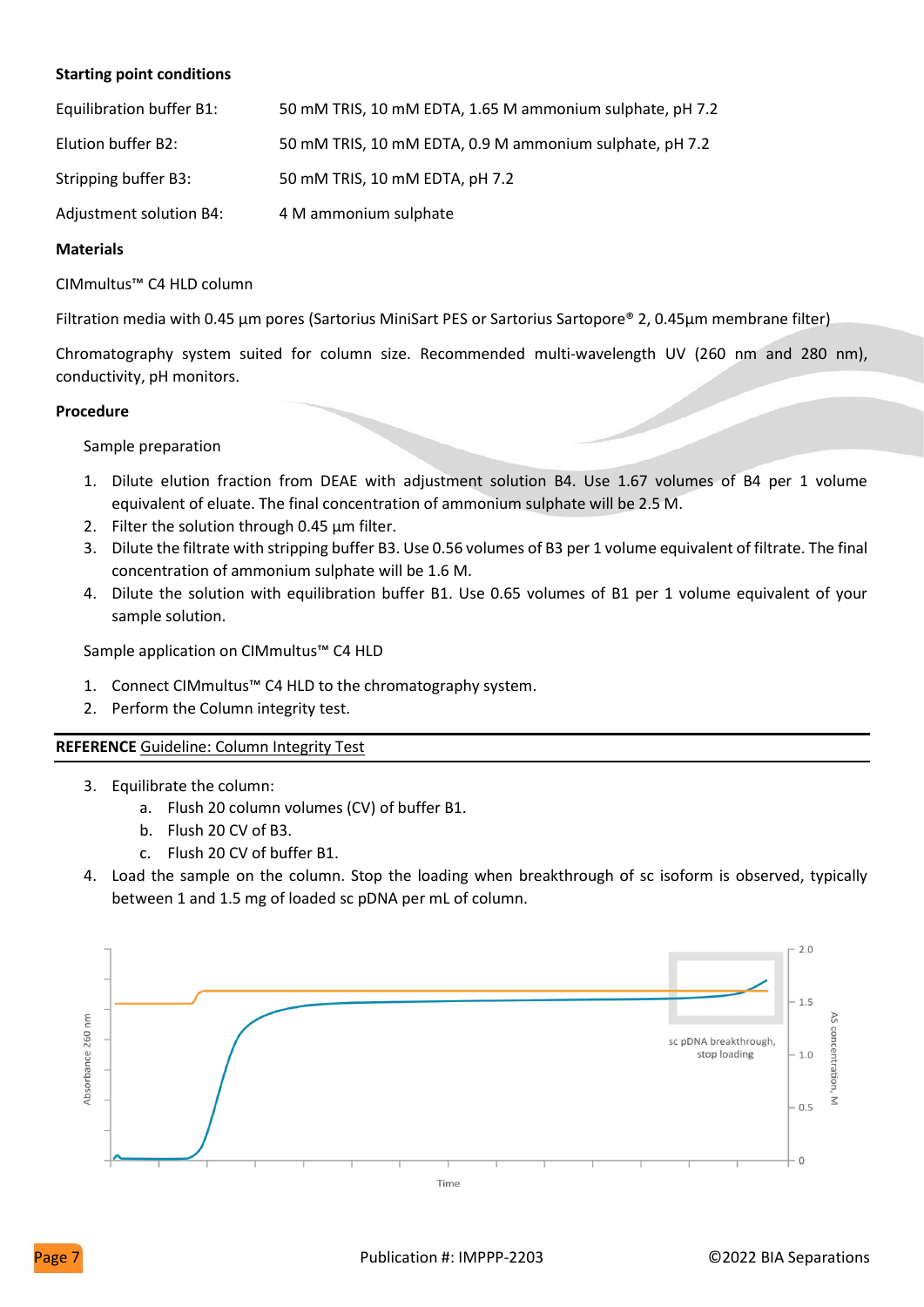*Graphic 4: A representative preparative chromatogram of pDNA polishing on CIMmultus™ C4 HLD 2, in 1.6 M AS after DEAE capture, AS concentration adjustment and filtration, showing typical breakthrough. High UV signal is observed due to oc isoform in flow through fraction.* 

Sample elution

- 1. Wash the column with 20 CV of B1.
- 2. Elute the sample with 20 CV of B2.
- 3. Strip the column with 20 CV of stripping buffer B3.
- 4. Clean the column before the next run, refer to the cleaning procedure in the Product Sheet



*Graphic 5: pDNA elution and stripping from previously loaded column C4 HLD column.*